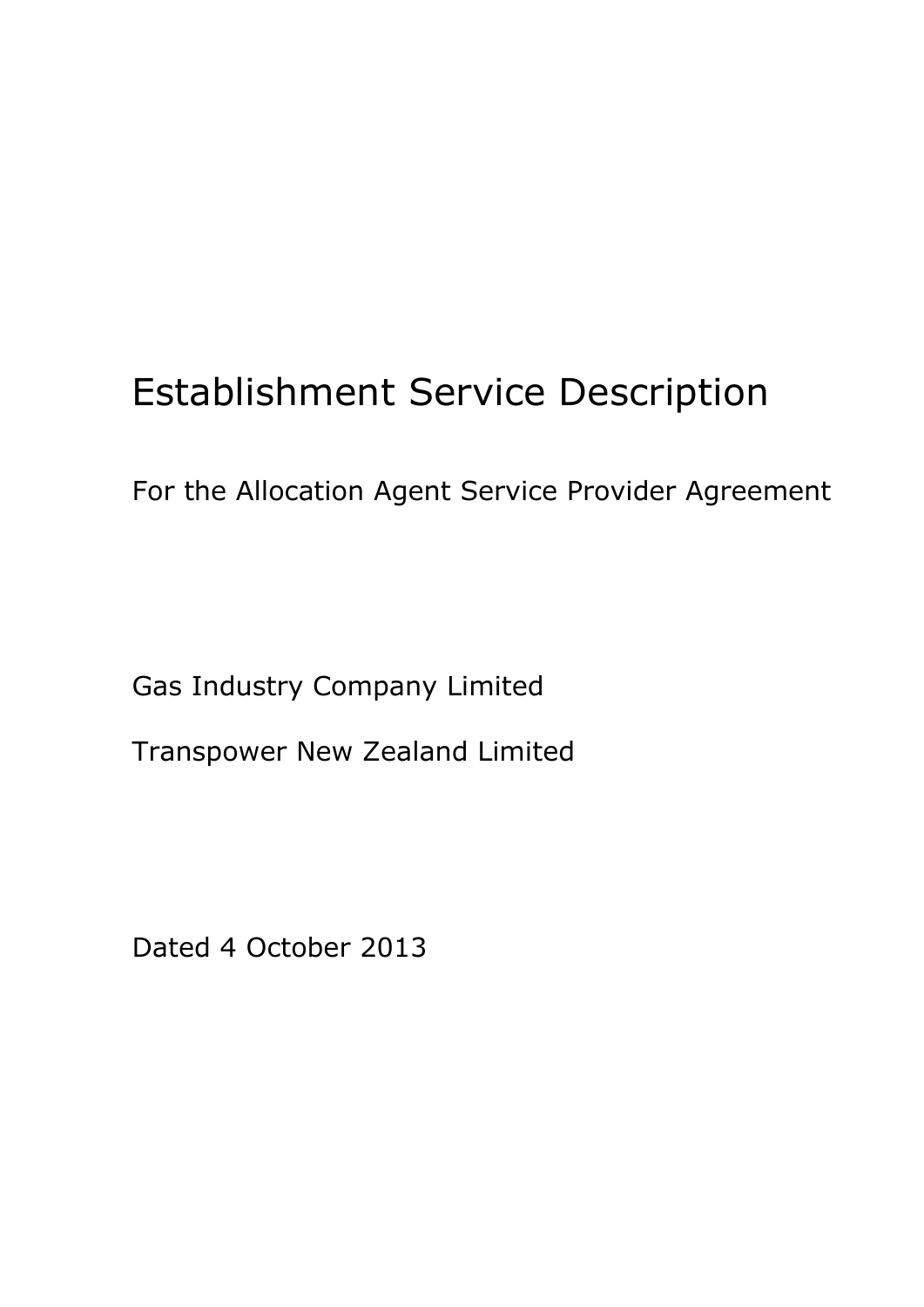### **VERSION CONTROL**

| <b>Version</b> | Date        | <b>Comments</b>                        | <b>Author</b>     |
|----------------|-------------|----------------------------------------|-------------------|
|                | 3 Sept 2013 | For short-listed suppliers.            | The Industry Body |
| 1.1            | 20 Sep 2013 | EMS comments with GIC response         | EMS/GIC           |
| 2              | 1 Oct 2013  | Updated following initial discussions. | Elwood Law        |
| 3              | 2 Oct 2013  | Updated following negotiation meeting. | Elwood Law        |
| 3.1            | 3 Oct 2013  | <b>Tweaks for NFSs</b>                 | Elwood Law        |
|                | 4 Oct 2013  | <b>Execution Version</b>               | GIC               |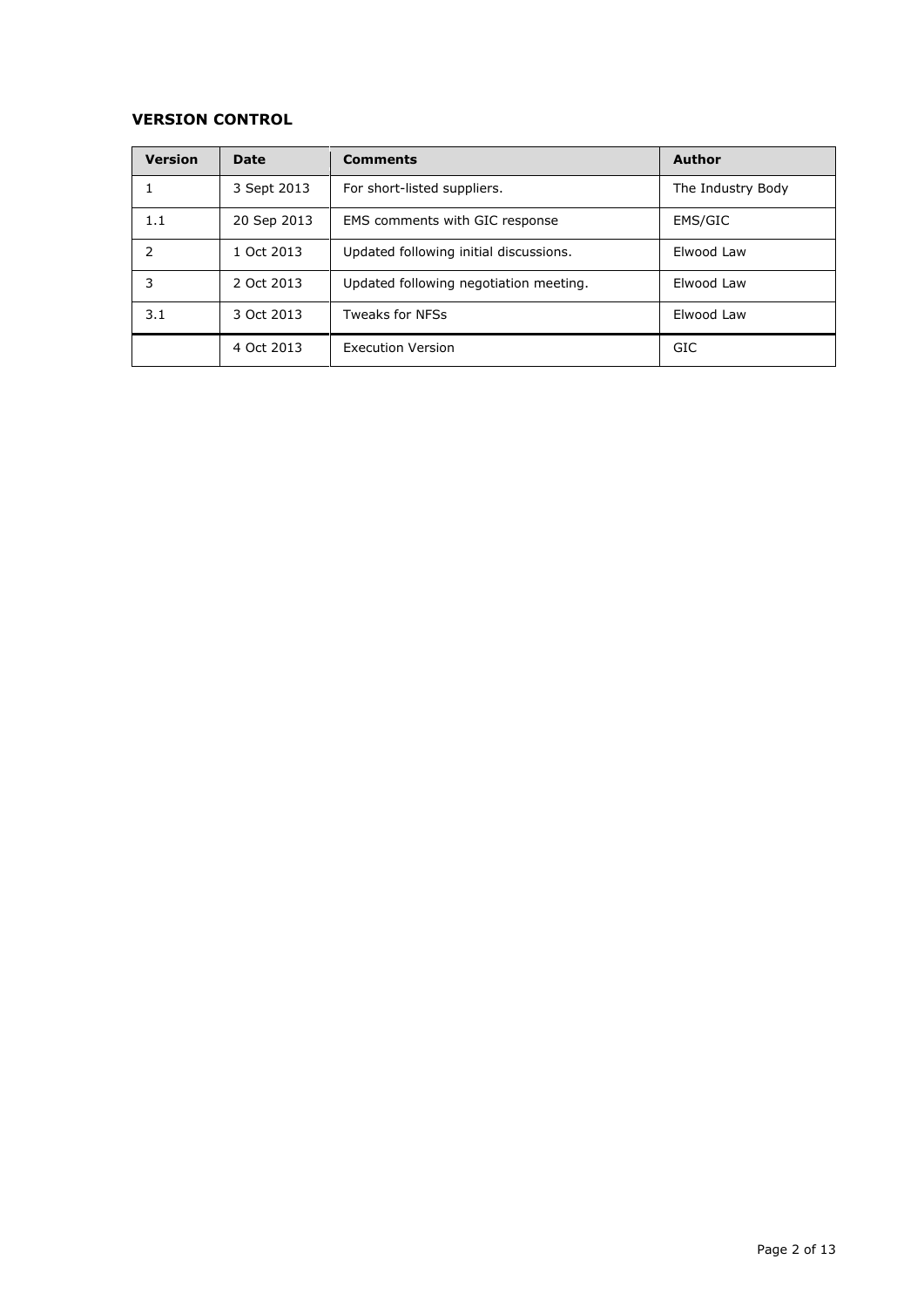# **CONTENTS**

| 1   | <b>DEFINITIONS</b>                | 4                        |
|-----|-----------------------------------|--------------------------|
| 1.1 | <b>Existing Definitions</b>       | $\overline{4}$           |
| 1.2 | <b>Additional Definitions</b>     | $\overline{4}$           |
| 2   | <b>TERM</b>                       | 6                        |
| 2.1 | Term                              | 6                        |
| 3   | <b>PROJECT</b>                    | 7                        |
| 3.1 | Project Objective                 | $\overline{7}$           |
| 3.2 | Service Provider Responsibilities | $\overline{\phantom{a}}$ |
| 3.3 | Industry Body Assistance          | $\overline{7}$           |
| 3.4 | Deliverables                      | $\,8\,$                  |
| 3.5 | Milestones                        | $\,8\,$                  |
| 3.6 | Milestone Extensions              | 9                        |
| 4   | <b>ACCEPTANCE</b>                 | 9                        |
| 4.1 | Entry Criteria                    | 9                        |
| 4.2 | <b>Acceptance Testing</b>         | $\mathsf 9$              |
| 4.3 | <b>Fault Resolution</b>           | $\mathsf 9$              |
| 4.4 | <b>Amending Priorities</b>        | 10                       |
| 4.5 | Acceptance                        | 10                       |
| 4.6 | <b>Conditional Acceptance</b>     | 10                       |
| 4.7 | Acceptance Failure                | 10                       |
| 5   | <b>PROJECT MANAGEMENT</b>         | 11                       |
| 5.1 | Project Governance                | 11                       |
| 5.2 | Amending the Project Plan         | 11                       |
| 5.3 | Project Plan has no Priority      | 11                       |
| 5.4 | Key Personnel                     | 11                       |
| 5.5 | Project Reports                   | 12                       |
| 5.6 | Project Meetings                  | 12                       |
| 5.7 | Escalation                        | 13                       |
| 6   | <b>PROJECT CHARGES</b>            | 13                       |
|     | <b>SIGNATURES</b>                 | 13                       |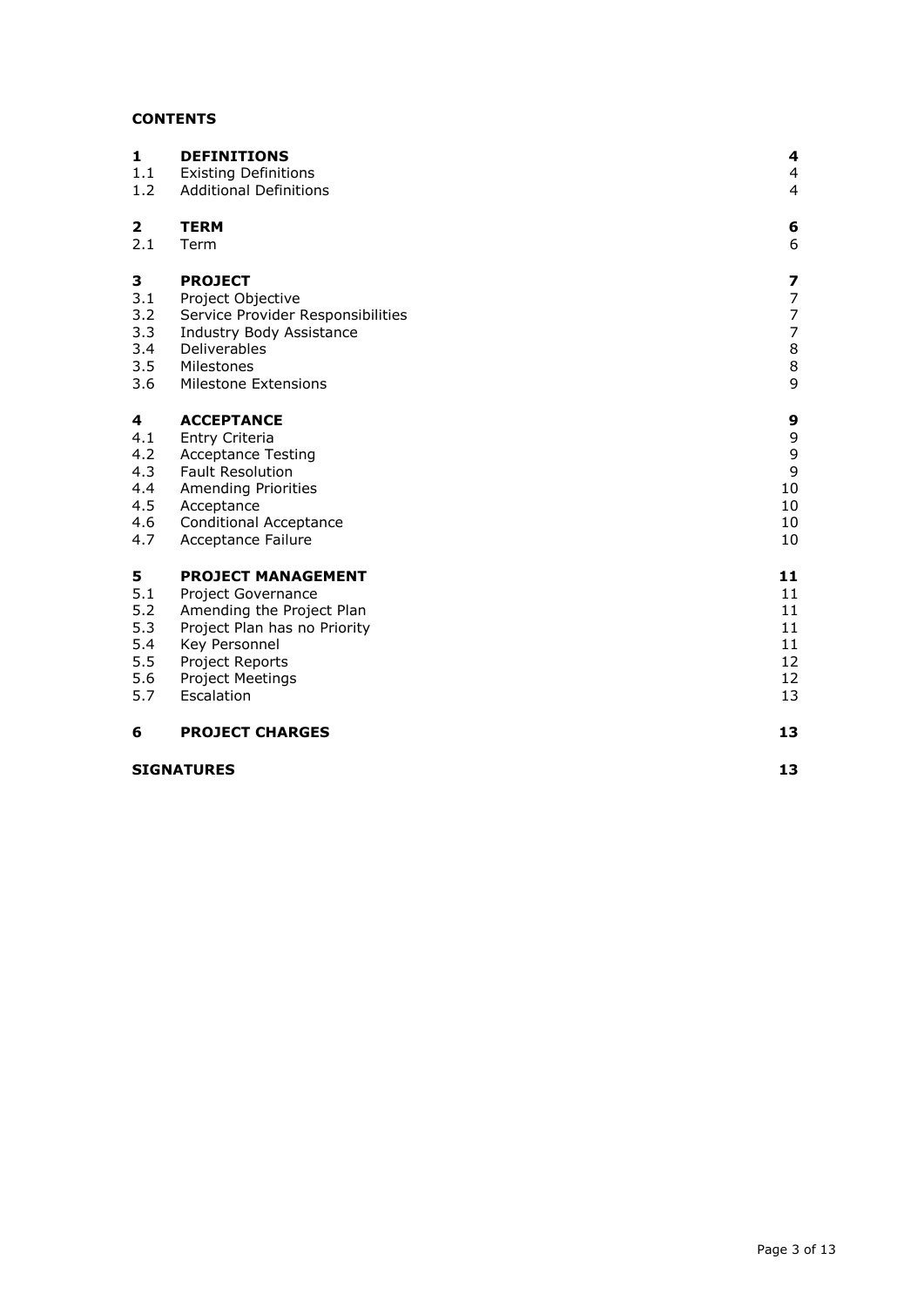#### **PARTIES**

**Gas Industry Company Limited** a company whose registered office is at Wellington (*the Industry Body*)

**Transpower New Zealand Limited** a company whose registered office is at Wellington (*the Service Provider*)

#### **BACKGROUND**

- A. This Service Description is entered into under the General Terms for the Allocation Agent Service Provider Agreement, that were executed by the parties on or about the date of this Service Description.
- B. This Service Description describes the Project required to establish the Services that are to be provided by the Service Provider under the separate On-Going Service Description.

#### **AGREEMENT**

#### <span id="page-3-0"></span>1 **DEFINITIONS**

#### <span id="page-3-1"></span>1.1 **Existing Definitions**

A word or expression that is defined in the Rules or the General Terms has the same meaning in this Service Description, unless the context requires otherwise. So that this Service Description may be read without cross-reference to the Rules or the General Terms, words and expressions that the documents have in common may have their definition replicated in clause [1.2](#page-3-2) (Additional Definitions).

#### <span id="page-3-2"></span>1.2 **Additional Definitions**

In this Service Description, unless the context requires otherwise:

Acceptance and Accepted have the meaning given in clause [4.5](#page-9-1) (Acceptance).

*Acceptance Testing* means such testing on the Parallel System as the Industry Body requires in order to identify Faults.

*Acceptance Testing Period* means the Milestone during which the Industry Body may perform Acceptance Testing on the Parallel System, provided that the Acceptance Testing Period will be extended:

- (a) by a Business Day for each Business Day that any Priority 1 Fault identified during Acceptance Testing has not been Resolved; and
- (b) if otherwise agreed between the parties.

**Agreement** means the General Terms together with any document executed by the parties that is expressed to be entered into under the General Terms, including:

- (a) this Service Description; and
- (b) the On-going Service Description,

and their Schedules.

*Allocation Participant* has the meaning given to it in the Rules. At the Commencement Date, Allocation Participant means a retailer, distributor, meter owner, or transmission system owner (all as defined in the Rules).

*Allocation System* means the Allocation System under the On-Going Service Description.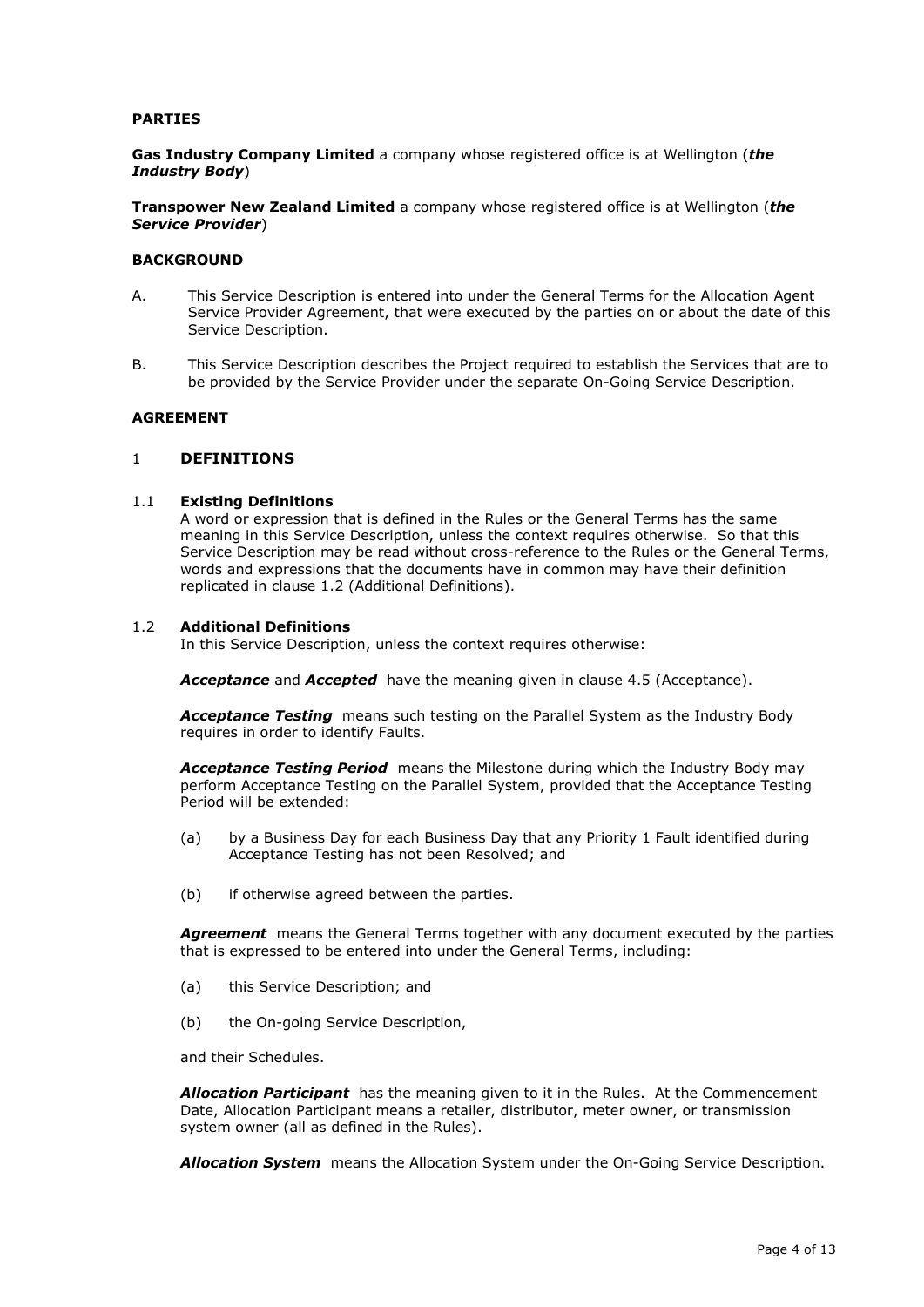*Business Day* has the meaning given to it in the Rules. At the Commencement Date, Business Day means any day of the week except:

- (a) Saturday and Sunday; and
- (b) any day that Good Friday, Easter Monday, ANZAC Day, the Sovereign's Birthday, Labour Day, Christmas Day, Boxing Day, New Year's Day, the day after New Year's Day, and Waitangi Day are observed for statutory holiday purposes; and
- (c) any other day which the Industry Body has determined not to be a business day as published by the Industry Body.

*Commencement Date* means the date that the General Terms were executed by both parties.

*Contract Variation Process* means the process set out in clause 18 (Contract Variations) of the General Terms*.*

**Deliverable** includes any one of the "Deliverables" described in clause [3.4](#page-7-0) (Deliverables).

**Expert Determination** means a determination in accordance with clause 15.4 (Option for Expert Determination) of the General Terms.

**Fault** means a failure of the Parallel System to meet its Requirements.

*General Terms* means the General Terms referred to in Background A, as modified in accordance with the Contract Variation Process.

*Go Live Date* means the date, notified in writing by the Industry Body to the Service Provider in accordance with Milestone 7, on which the Allocation System will go live. On the Go Live Date:

- (a) this Service Description ends and the On-Going Service Description commences; and
- (b) the Parallel System becomes the Allocation System.

*Good Practice* means the exercise of that degree of skill, diligence, prudence, foresight and economic management that would reasonably be expected from a skilled and experienced provider of the Services and Deliverables.

*Live System* means the allocation system provided by NZX Limited up until the Go-Live Date, as defined in the Allocation Agent Service Provider Agreement between NZX Limited and the Industry Body.

*Milestone*means the activities, and their corresponding dates or periods, that are specified as "Milestones" in clause [3.5](#page-7-1) (Milestones), as those dates or periods may be updated in accordance with clause [3.6](#page-8-0) (Milestone Extensions).

*On-Going Service Description* means the Service Description of that name that was entered into by the parties on or about the date of the General Terms, as modified in accordance with the Contract Variation Process.

**Parallel System** means the system established by the Service Provider under this Service Description with the intention of it becoming the Allocation System under the On-Going Service Description.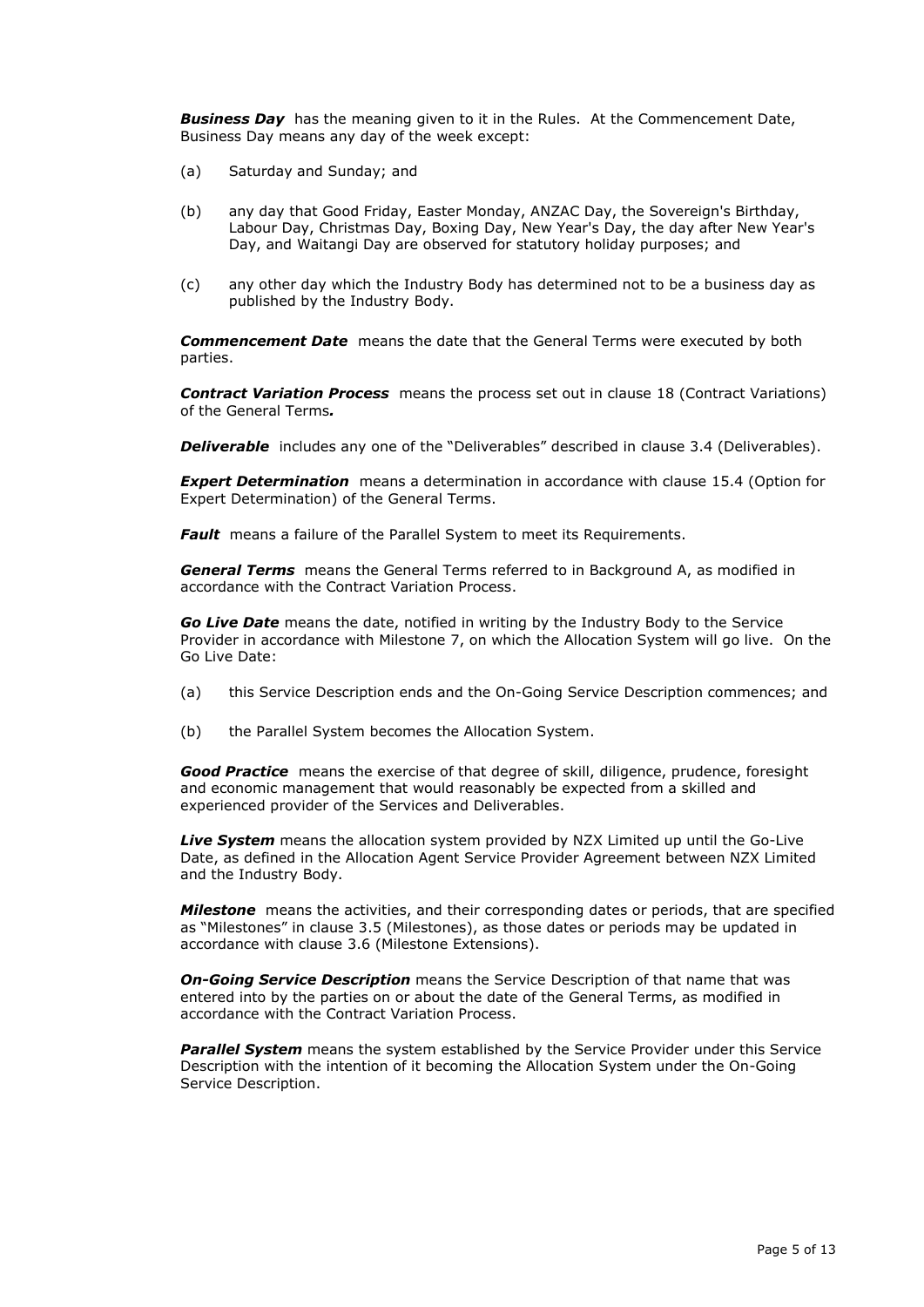#### *Personnel:*

- (a) means, in respect of an entity, any director, officer, employee, contracted staff member or other worker of that entity, or of that entity's agents or contractors, who are involved in the provision of the Services and Deliverables; and
- (b) excludes, in respect of the Industry Body, all Personnel of the Service Provider.

*Priority,* in respect of any Fault, means whichever priority out of *P1* (Urgent), *P2* (High), **P3** (Normal) or **P4** (Low) is most appropriate to the Fault, determined by objectively assessing the impact or potential impact of the Fault on the Milestones, and the urgency by which a Resolution is needed in order avoid that impact, as follows:

| <b>Priority</b> |               | Impact         |                |                |
|-----------------|---------------|----------------|----------------|----------------|
|                 |               | Low            | <b>Medium</b>  | <b>High</b>    |
| ট               | High          | P3             | P <sub>2</sub> | P <sub>1</sub> |
| gen             | <b>Medium</b> | P <sub>4</sub> | P <sub>3</sub> | P <sub>2</sub> |
| ぅ               | Low           | P <sub>4</sub> | P <sub>4</sub> | P3             |

**Project** means all activities required to achieve the Project Objectives, whether those activities are performed by the Service Provider, the Industry Body or third parties.

**Project Objectives** means the objective(s) in clause [3.1](#page-6-1) (Project Objective).

**Project Plan** means the Deliverable agreed by the parties under clause [3.5](#page-7-1) (Milestones), as modified from time to time by agreement in writing between the parties in accordance with clause [5.2](#page-10-2) (Amending the Project Plan).

*Requirements*, in respect of any Deliverable, means the requirements corresponding to that Deliverable as specified in clause [3.4](#page-7-0) (Deliverables).

*Resolution*, in respect of any Fault, means a permanent resolution to the Fault such that the relevant Requirements are now met, including:

- (a) correcting all data corrupted by the Fault; and
- (b) successfully testing the Resolution,

and *Resolve* and *Resolved* have corresponding meanings.

**Service** means any service provided (or that is to be provided) by the Service Provider under the Agreement.

*Website* means the Gas Allocation Portal available at [www.gasreconciliation.co.nz](http://www.gasreconciliation.co.nz/) or at any backup or replacement URL, as modified by the Service Provider under this Service Description.

#### <span id="page-5-0"></span>2 **TERM**

#### <span id="page-5-1"></span>2.1 **Term**

The Project will commence on the Commencement Date and, unless the Agreement is terminated earlier, will continue until the Go Live Date.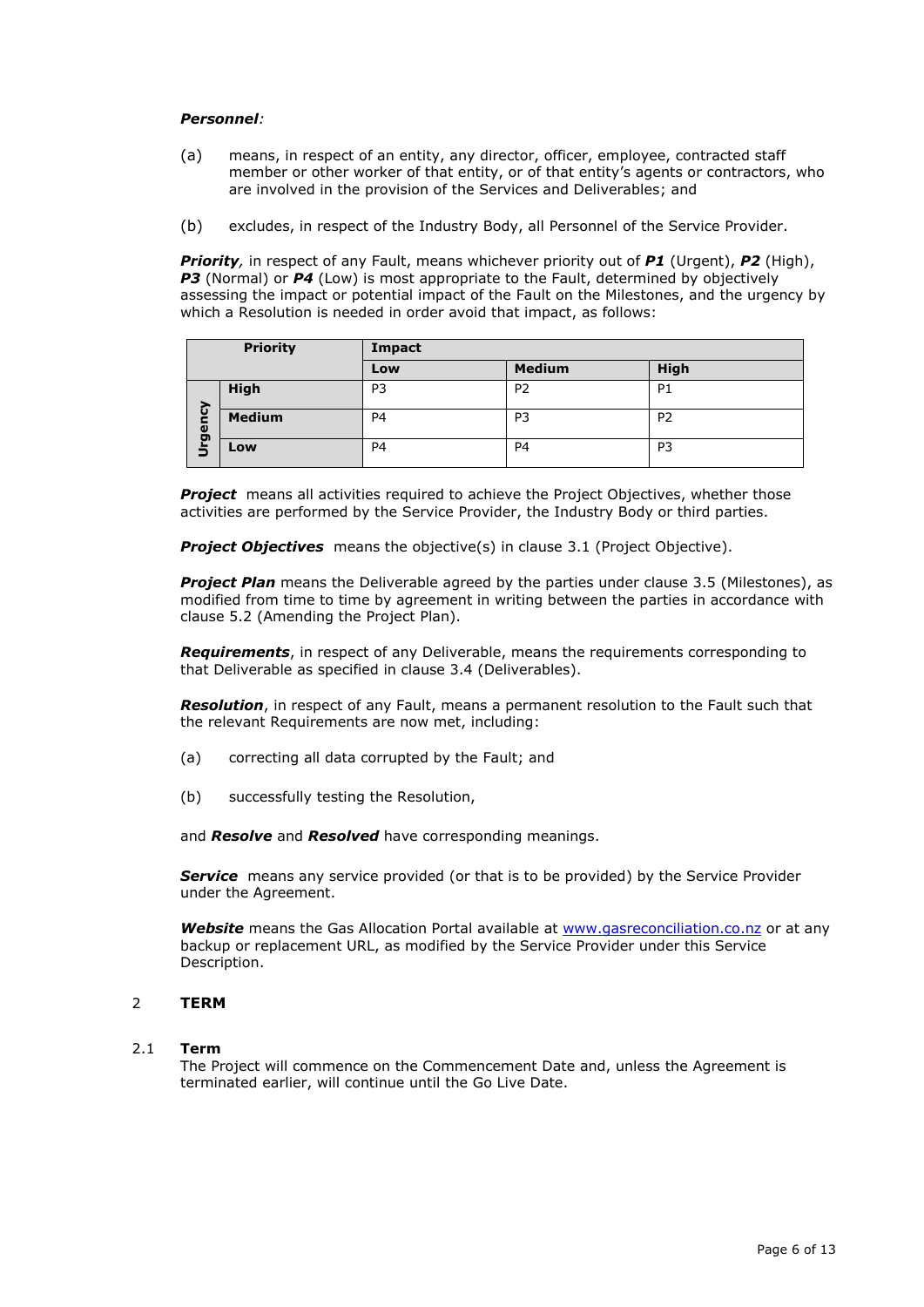#### <span id="page-6-0"></span>3 **PROJECT**

#### <span id="page-6-1"></span>3.1 **Project Objective**

The objective of the Project is to establish and test the Services to be provided by the Service Provider under the On-Going Services Description.

#### <span id="page-6-2"></span>3.2 **Service Provider Responsibilities**

Subject to clause [3.3](#page-6-3) (Industry Body Assistance), responsibility for meeting the Project Objectives rests with the Service Provider. This includes the Service Provider, in accordance with this Service Description and Good Practice:

- (a) meeting its Milestones;
- (b) providing the Deliverables meeting their respective Requirements; and
- (c) meeting its obligations under the Project Plan.

#### <span id="page-6-3"></span>3.3 **Industry Body Assistance**

As reasonably required to assist the Service Provider to meet its obligations in clause [3.2](#page-6-2) (Service Provider Responsibilities), the Industry Body will:

- (a) meet its Milestones;
- (b) provide the following assistance and resources of a material nature:
	- (i) The following items from NZX Limited:
		- (A) Full export of existing production database, and potentially UAT/Test if there are any variations in versions within each environment.
		- (B) All source code for the Allocation System including Ruby on Rails, HTML, JavaScript, Images, StyleSheets, Oracle PL/SQL, and database schema.
		- (C) All files for the Allocation System (eg Oracle, Rails and application server configuration).
		- (D) Initial versions of the documentation to be provided by the Industry Body under clause 7.2 (Operational Documents) of the On-Going Service Description.
		- (E) Regression test scripts and supporting test data.
	- (ii) Ad-hoc testing support.
	- (iii) In a timely fashion, co-operation and support for orderly transitioning from the allocation system provided by NZX Limited.
- (c) meet its obligations under the Project Plan; and
- (d) provide all assistance and resources of a non-material nature that are reasonably requested by the Service Provider from time to time in writing.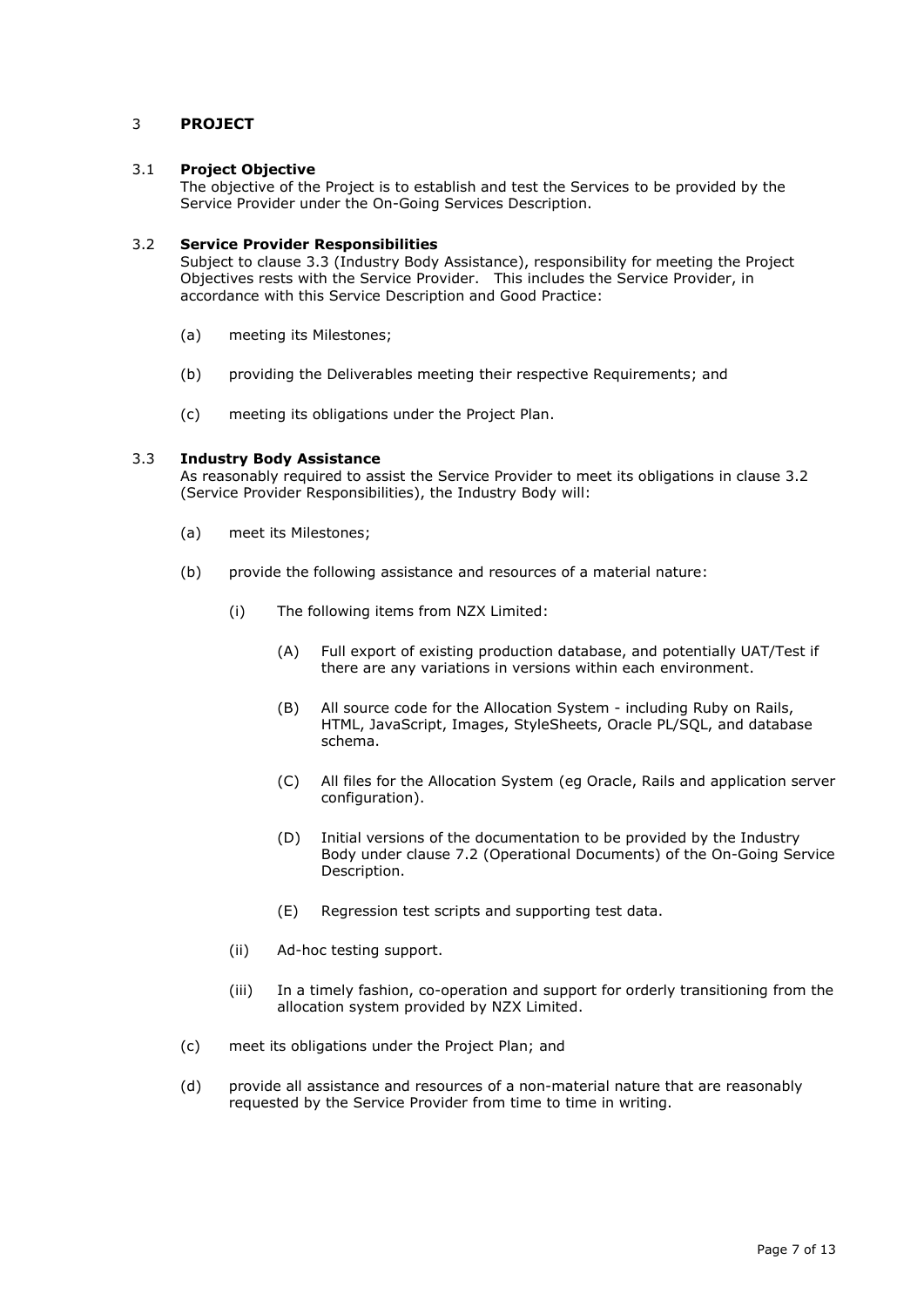#### <span id="page-7-0"></span>3.4 **Deliverables**

The Deliverables are as follows. If there is any conflict between any of the Requirements for any particular Deliverable, then those Requirements will apply in the descending order listed in the table (e.g. Requirement (a) has priority over Requirement (b)).

| <b>Deliverable Description</b>                                                                    | <b>Requirements</b>                                                                                                                                                                                                                                                                                         |  |  |
|---------------------------------------------------------------------------------------------------|-------------------------------------------------------------------------------------------------------------------------------------------------------------------------------------------------------------------------------------------------------------------------------------------------------------|--|--|
| Project Plan. A detailed plan of all activities                                                   | The Project Plan must:                                                                                                                                                                                                                                                                                      |  |  |
| and resources required to complete the<br>Project in accordance with this Service<br>Description. | (a)<br>include the Project Objectives and all relevant<br>critical success factors, activities, resources,<br>schedules, management, risks, constraints,<br>dependencies and assumptions;                                                                                                                   |  |  |
|                                                                                                   | be realistic and highly likely to achieve the Project<br>(b)<br>Objectives if implemented;                                                                                                                                                                                                                  |  |  |
|                                                                                                   | clearly separate the responsibilities of each party;<br>(c)                                                                                                                                                                                                                                                 |  |  |
|                                                                                                   | (d)<br>not require any assistance or resources of a<br>material nature from the Industry Body, other than<br>those specifically described in clause 3.3 (Industry<br>Body Assistance); and                                                                                                                  |  |  |
|                                                                                                   | meet Good Practice.<br>(e)                                                                                                                                                                                                                                                                                  |  |  |
| Parallel System. A complete version of the                                                        | The Parallel System must:                                                                                                                                                                                                                                                                                   |  |  |
| Allocation System to run in parallel with the<br>Live System (in order to confirm that the        | (a)<br>produce the same outputs as the Live System,<br>with the same inputs;                                                                                                                                                                                                                                |  |  |
| Parallel System is operating as required by<br>the On-Going Service Description).                 | meet all requirements for the Allocation System<br>(b)<br>under the On-Going Service Description, provided<br>that the non-functional specifications included in<br>the definition of System Specification only apply<br>following the Go Live Date in accordance with the<br>On-Going Service Description; |  |  |
|                                                                                                   | perform in a way that is fit for purpose and<br>(c)<br>facilitates efficient and effective allocation and<br>reconciliation; and                                                                                                                                                                            |  |  |
|                                                                                                   | be ready for production use.<br>(d)                                                                                                                                                                                                                                                                         |  |  |
| On-Going Services. The Services under the<br>On-Going Service Description.                        | The On-Going Services must be ready for provision in<br>accordance with the On-Going Service Description.                                                                                                                                                                                                   |  |  |
| <b>Parallel Run Report.</b> A report confirming                                                   | The Parallel Run Report must                                                                                                                                                                                                                                                                                |  |  |
| the extent to which the Parallel System and<br>On-Going Services met their Requirements.          | (a)<br>be accurate and include all relevant information;                                                                                                                                                                                                                                                    |  |  |
|                                                                                                   | (b)<br>be fit for its intended purpose; and                                                                                                                                                                                                                                                                 |  |  |
|                                                                                                   | (c)<br>be written in clear, concise and plain English.                                                                                                                                                                                                                                                      |  |  |

## <span id="page-7-1"></span>3.5 **Milestones**

Each party's Milestones for the Project are as follows:

| #  | Date                                                       | <b>Activity</b>                                                                 | <b>Party Responsible</b> |
|----|------------------------------------------------------------|---------------------------------------------------------------------------------|--------------------------|
| 1. | Within 1 week following the<br>Commencement Date.          | Provide the Service Provider with<br>the items listed in clause $3.3(b)(i)$ .   | The Industry Body        |
| 2. | Within 1 week after the<br>completion of Milestone #1.     | Provide draft Project Plan to the<br>Industry Body meeting its<br>Requirements. | The Service Provider     |
| 3. | Within 1 week after the<br>completion of Milestone #2.     | In good faith, use all reasonable<br>endeavours to agree the Project<br>Plan.   | Both parties             |
| 4. | Within 3 weeks after the<br>completion of Milestone #3.    | Establish the Parallel System for<br>internal testing                           | The Service Provider     |
| 5. | For 1 week after the completion<br>of Milestone #4.        | Acceptance Testing Period for the<br>Parallel System.                           | The Industry Body        |
| 6. | Within 2 weeks after Acceptance<br>of the Parallel System. | Provide a Parallel Run Report and<br>achieve Acceptance of the Parallel         | The Service Provider     |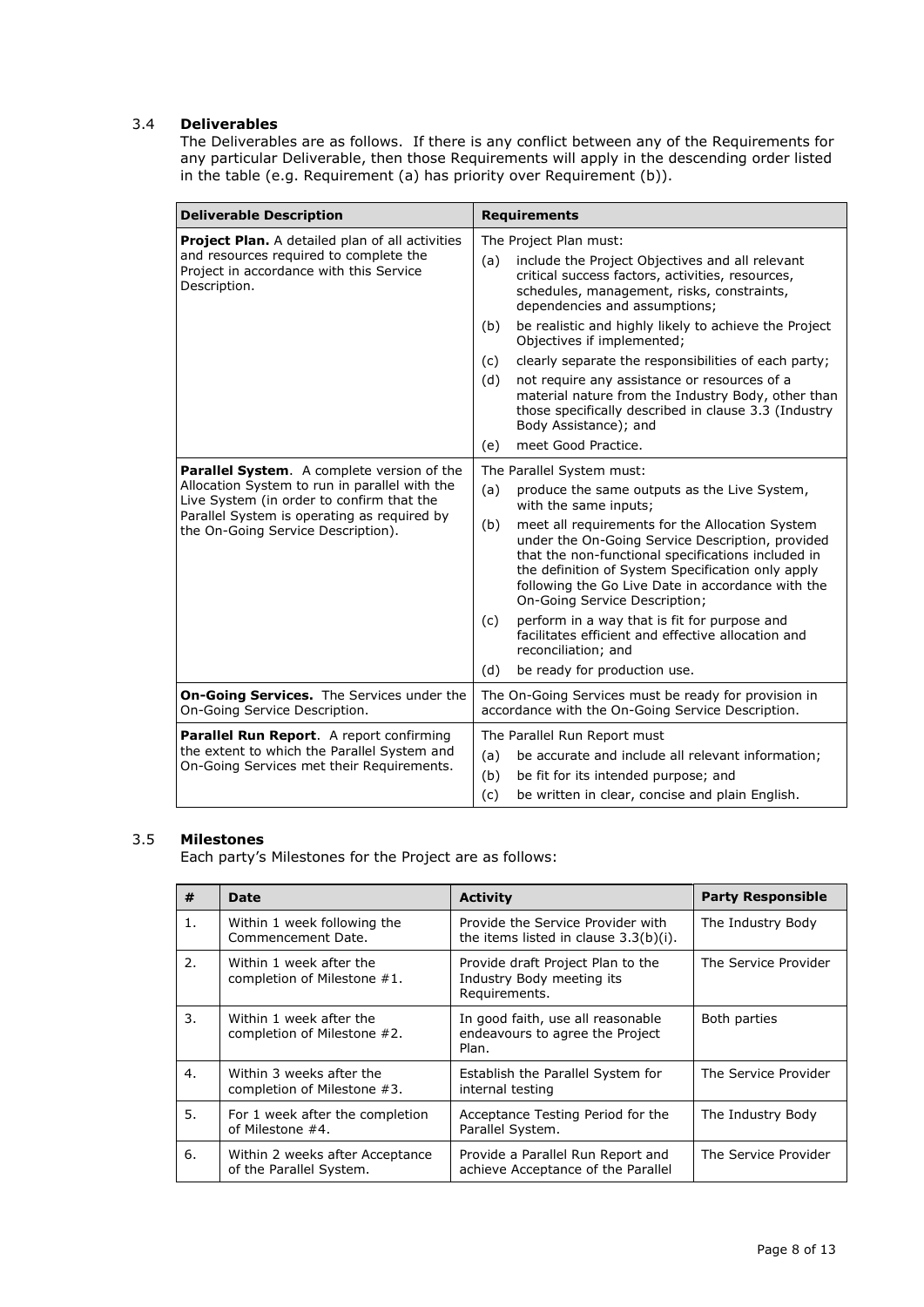|    |                                                        | System.                                                                                                 |                      |
|----|--------------------------------------------------------|---------------------------------------------------------------------------------------------------------|----------------------|
| 7. | Within 1 week after the<br>completion of Milestone #6. | Notify the Service Provider of the<br>Go Live Date.                                                     | The Industry Body    |
| 8. | Go Live Date.                                          | Make the Parallel System available<br>as the Allocation System at<br>http://www.gasreconciliation.co.nz | The Service Provider |

#### <span id="page-8-0"></span>3.6 **Milestone Extensions**

The Industry Body may extend any Milestone date on written notice to the Service Provider. Each Milestone of the Service Provider will be extended to the extent required as a result of any breach of this Agreement by the Industry Body, but only if the Service Provider notifies the Industry Body in writing of the extension it requires and the reason for it promptly following the breach and in any event before the Milestone date concerned. Either party may refer to Expert Determination, the determination of the extent of such extension as a result of the Industry Body's breach.

#### <span id="page-8-1"></span>4 **ACCEPTANCE**

#### <span id="page-8-2"></span>4.1 **Entry Criteria**

The Service Provider will not provide the Parallel System to the Industry Body for Acceptance Testing until it has completed its own testing to ensure the Parallel System meets its Requirements and no more than the following number of Faults have not been Resolved:

| <b>Priority of Fault</b> | <b>Number of Faults</b> |
|--------------------------|-------------------------|
| <b>P1</b>                | None                    |
| <b>P2</b>                |                         |
| P <sub>3</sub>           |                         |
| <b>P4</b>                | 10                      |

When providing the Parallel System for Acceptance Testing, the Service Provider must give the Industry Body the results of the Service Provider's testing and certify the number of Faults of each Priority that have not been Resolved.

#### <span id="page-8-3"></span>4.2 **Acceptance Testing**

- (a) The Industry Body may carry out Acceptance Testing of the Parallel System during the Acceptance Testing Period.
- (b) The Service Provider will provide all assistance with Acceptance Testing that is reasonably requested by the Industry Body.

#### <span id="page-8-4"></span>4.3 **Fault Resolution**

During the Acceptance Testing Period the parties will identify and Resolve Faults as follows. The Service Provider will maintain a register to allow parties to report and monitor the status of Faults.

| <b>Stage</b>  | Who                                                      | <b>Action</b>                                                                                                              | <b>Fault Status</b>            |
|---------------|----------------------------------------------------------|----------------------------------------------------------------------------------------------------------------------------|--------------------------------|
| <b>Test</b>   | The<br>Industry<br>Body or<br>the<br>Service<br>Provider | Report each suspected Fault as "Open", including its<br>Priority as reasonably determined by the reporting<br>party.       | <b>Open</b>                    |
| <b>Verify</b> | The<br>Service<br>Provider                               | Promptly report any additional information required<br>for the Service Provider to confirm whether the item<br>is a Fault. | <b>Information</b><br>Required |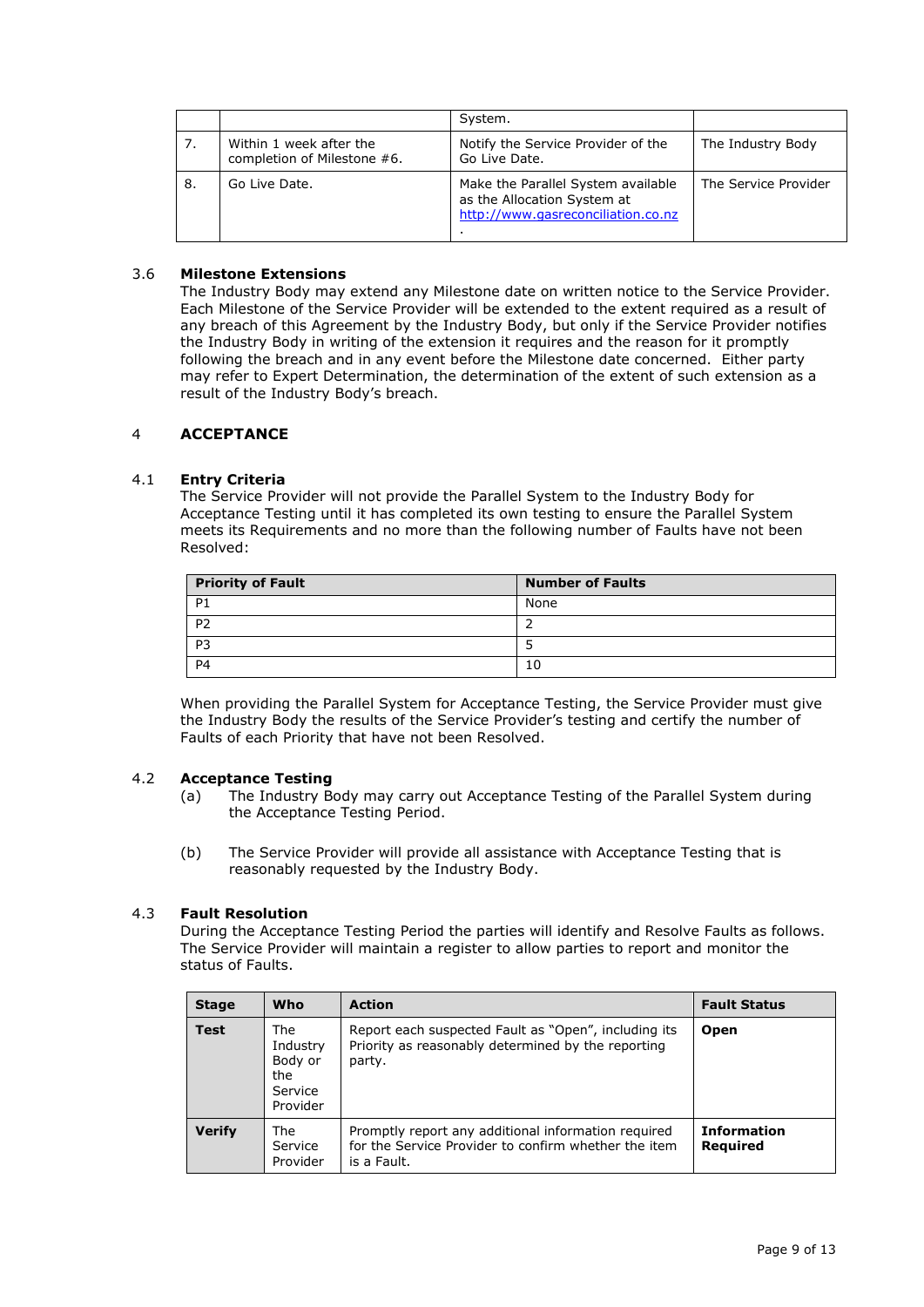| <b>Stage</b>   | Who                               | <b>Action</b>                                                                                                                                                                                                                                                                                               | <b>Fault Status</b>            |
|----------------|-----------------------------------|-------------------------------------------------------------------------------------------------------------------------------------------------------------------------------------------------------------------------------------------------------------------------------------------------------------|--------------------------------|
|                | The<br>Industry<br>Body           | Promptly report the Fault as "Open" once the<br>additional information is provided.                                                                                                                                                                                                                         | <b>Open</b>                    |
|                | <b>The</b><br>Service<br>Provider | Promptly report each "Open" item as "Not a Fault" if<br>the Service Provider considers it is not a Fault.                                                                                                                                                                                                   | <b>Not a Fault</b>             |
| <b>Resolve</b> | The.<br>Service<br>Provider       | Promptly Resolve each Fault and, when Resolved,<br>report it as "Resolved".                                                                                                                                                                                                                                 | <b>Resolved</b>                |
|                | <b>The</b><br>Service<br>Provider | Redeliver the Parallel System to the Industry Body<br>and change status from "Resolved" to "Delivered".                                                                                                                                                                                                     | <b>Delivered</b>               |
| Close          | The.<br>Industry<br>Body          | Test "Delivered" and "Not a Fault" items and if the<br>status is:<br>verified, change the status to "Closed".<br>٠<br>not verified, change the status to "Re-Open".<br>$\bullet$<br>The Service Provider will provide such assistance as<br>the Industry Body reasonably requires to verify that<br>status. | <b>Closed</b><br>or<br>Re-Open |

#### <span id="page-9-0"></span>4.4 **Amending Priorities**

The Industry Body may increase or decrease the Priority of any Fault if its impact or urgency changes or was not correctly recorded.

#### <span id="page-9-1"></span>4.5 **Acceptance**

The Parallel System will only be considered to have been accepted by the Industry Body (*Acceptance* or *Accepted*) if:

- (a) the Industry Body notifies the Service Provider in writing that the Parallel System is accepted; or
- (b) the Industry Body does not advise the Service Provider of any Faults within the Acceptance Testing Period; or
- (c) the only Faults that remain in the Parallel System are insignificant in relation to its intended use.

#### <span id="page-9-2"></span>4.6 **Conditional Acceptance**

The Industry Body may Accept the Parallel System with a number of identified Faults. Notwithstanding such Acceptance, the Service Provider will promptly (and at least within three months of any request from the Industry Body to do so) Resolve all Faults that are notified in writing to the Service Provider prior to Acceptance.

#### <span id="page-9-3"></span>4.7 **Acceptance Failure**

If the Parallel System fails to achieve Acceptance by the end of its Acceptance Testing Period, or any further Acceptance Testing Period under this clause, the Industry Body may in addition to any other remedy:

- (a) require the Service Provider to correct the failure:
	- (i) promptly and in any event no longer than the initial Acceptance Testing Period for the Parallel System; or
	- (ii) such longer period as the parties agree in writing;
- (b) following correction under subclause (a), perform further Acceptance Testing for any duration no longer than the original Acceptance Testing Period for the Parallel System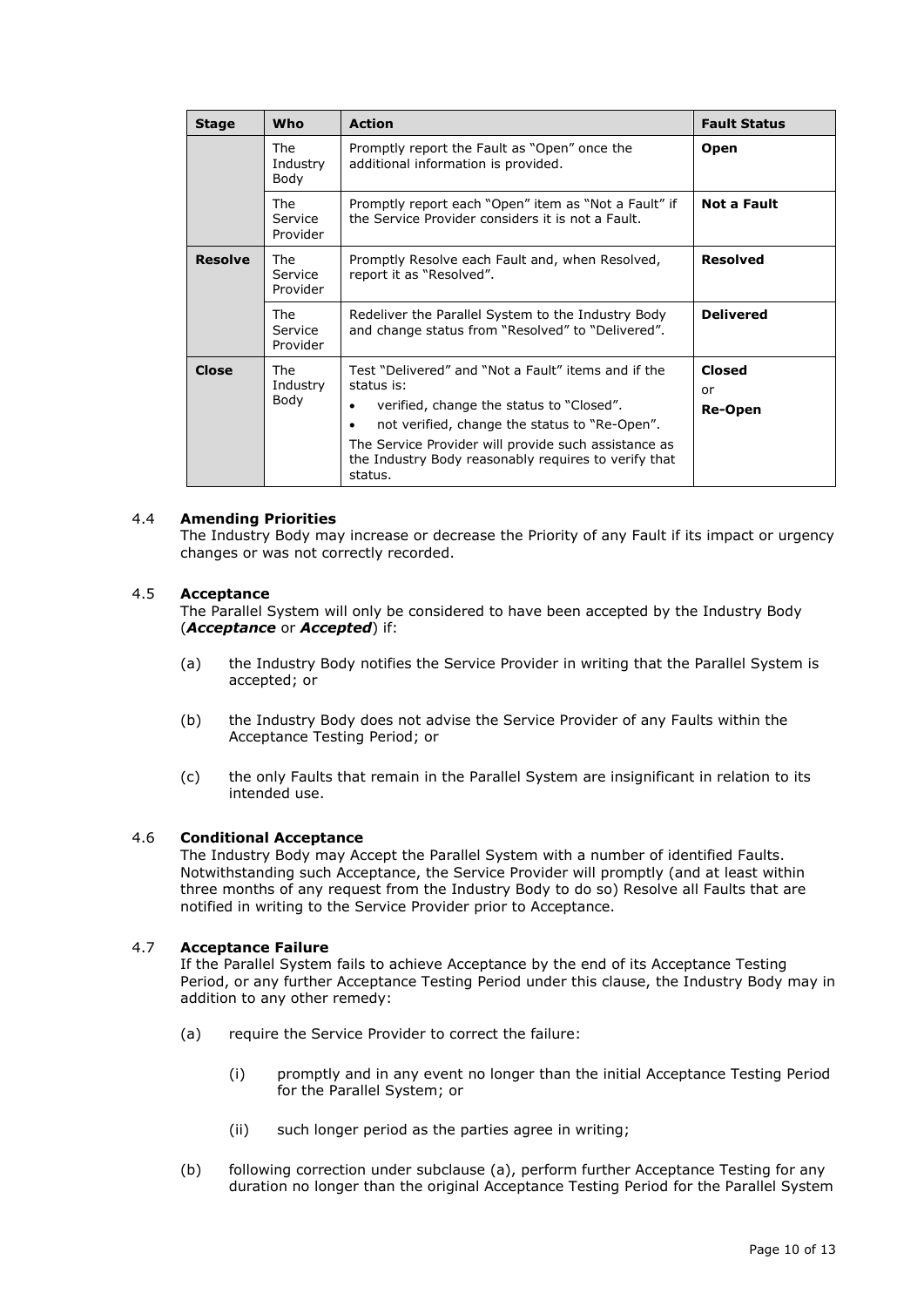(the provisions of this clause [4](#page-8-1) (Acceptance) would re-apply to the further Acceptance Testing Period); and

(c) where the Parallel System fails to achieve Acceptance by the end of its second or any subsequent Acceptance Testing Period, treat the failure as a Serious Breach.

#### <span id="page-10-0"></span>5 **PROJECT MANAGEMENT**

#### <span id="page-10-1"></span>5.1 **Project Governance**

The Project will be governed in accordance with the following model.



#### <span id="page-10-2"></span>5.2 **Amending the Project Plan**

If requested by either party from time to time, the parties will, in good faith, use all reasonable endeavours to agree amendments to the Project Plan so that it continues to meet its Requirements.

#### <span id="page-10-3"></span>5.3 **Project Plan has no Priority**

To avoid doubt, under clause 1.3 (Order of Priority) of the General Terms, the Project Plan is subject to the provisions of this Service Description. So if the parties wish to vary the Project as set out in this Service Description, this Service Description itself must be varied in accordance with the Contract Variation Process as amending only the Project Plan would not over-ride the Service Description.

#### <span id="page-10-4"></span>5.4 **Key Personnel**

(a) The Service Provider acknowledges that involvement of the following Personnel of the Service Provider (*Key Personnel*) are important to ensuring the success of the Project. The individuals undertaking these roles will be named in the Project Plan.

| Role                              | <b>Level of Involvement</b>                                                |
|-----------------------------------|----------------------------------------------------------------------------|
| Gas Market Manager                | EMS Governance Group / Business Owner                                      |
| Commercial and Finance<br>Manager | <b>EMS Governance Group</b>                                                |
| Senior Business Analyst           | Transitional Business Analysis / Testing / Operational<br>Establishment    |
| Gas Market Analyst                | Allocation Agent Service Analysis / Testing / Operational<br>Establishment |
| Project Manager                   | Project Steering and Governance                                            |
| I.T. Manager                      | Infrastructure Support                                                     |

(b) The Service Provider will ensure that its Key Personnel have the level of involvement in the Project as is specified above, except to the extent: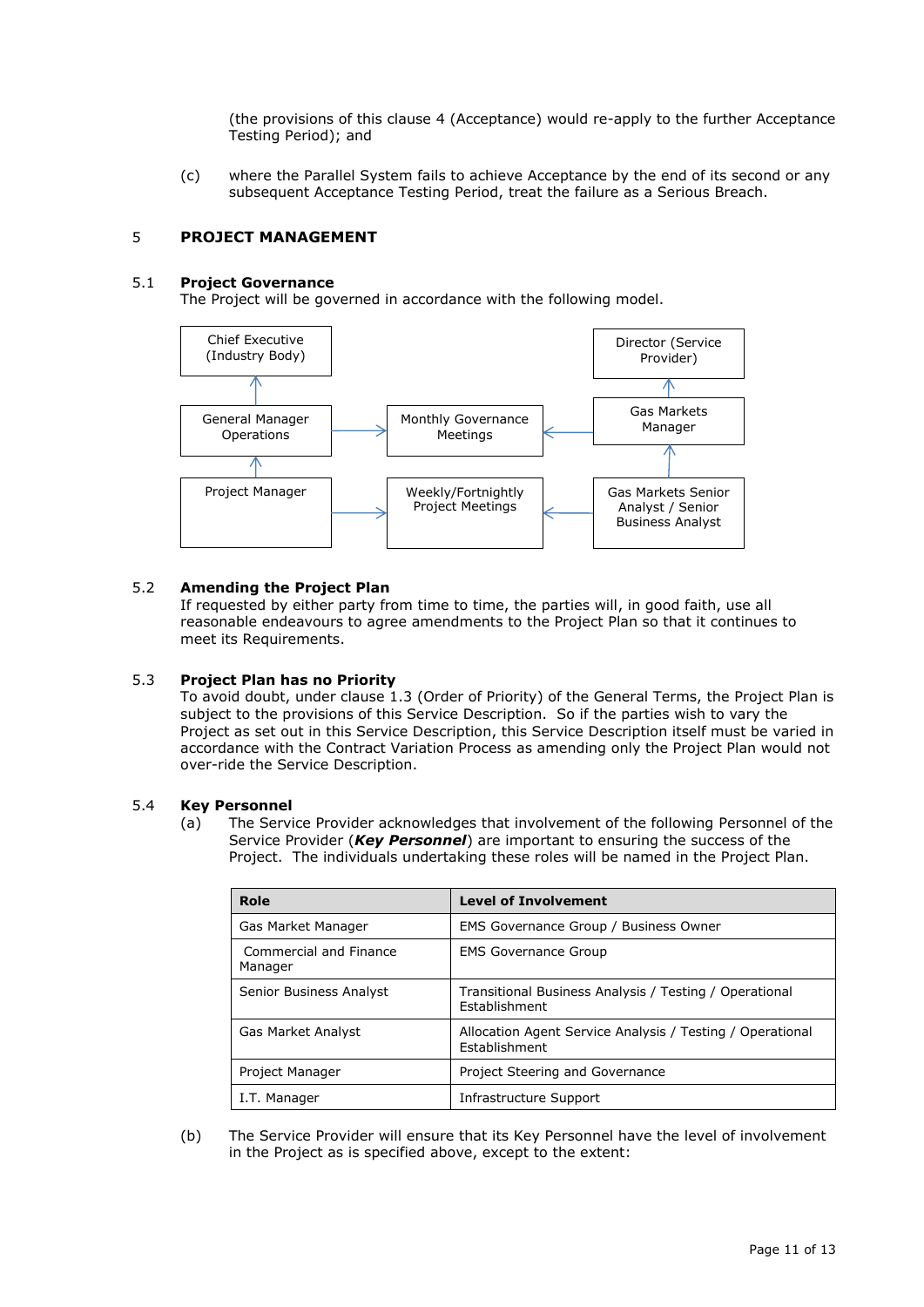- (i) they become unavailable due to:
	- (A) sickness, death or reasonable authorised leave; or
	- (B) ceasing to be an officer, agent, employee or contractor of the Service Provider; or
- (ii) the Industry Body agrees otherwise in writing.
- (c) The Service Provider will give the Industry Body as much notice as possible of any proposed change in its Key Personnel, and the parties will act in good faith to agree a suitable replacement.
- (d) Any change of the Service Provider's Key Personnel will be subject to a transition plan being agreed with the Industry Body, and must be achieved by the Service Provider in a manner that does not detrimentally affect the Services or the Charges.

#### <span id="page-11-0"></span>5.5 **Project Reports**

The Service Provider will report to the Industry Body on the Project as reasonably required by the Industry Body from time to time, including the following reports:

| <b>Report</b>                   | <b>Content</b>                                                                                      | Audience / Frequency                   |
|---------------------------------|-----------------------------------------------------------------------------------------------------|----------------------------------------|
| Governance<br>Report            | Overview of progress to date, including how the<br>(a)<br>Project is tracking against Milestones.   | The Industry Body's<br>General Manager |
|                                 | (b)<br>Key issues for resolution at Governance Meeting,<br>including recommendations.               | Operations<br>Two Business Days        |
|                                 | Other matters requested by the Industry Body.<br>(c)                                                | before each Governance<br>Meeting      |
| <b>Project</b><br><b>Report</b> | Progress to date, including how the Project is<br>(a)<br>tracking to schedule, scope and resources. | The Industry Body's<br>Project Manager |
|                                 | (b)<br>Accomplishments (deliverables, milestones, tasks<br>completed) during the reporting period.  | Before each Project<br>Meeting         |
|                                 | Planned activity for the next reporting period.<br>(c)                                              |                                        |
|                                 | (d)<br>Open:                                                                                        |                                        |
|                                 | dependencies (including decisions required<br>of the Industry Body);                                |                                        |
|                                 | risks; and                                                                                          |                                        |
|                                 | issues.                                                                                             |                                        |
|                                 | Recommendations.<br>(e)                                                                             |                                        |
|                                 | (f)<br>Other matters requested by the Industry Body.                                                |                                        |

#### <span id="page-11-1"></span>5.6 **Project Meetings**

The Service Provider will meet with the Industry Body in relation to the Project as reasonably required by the Industry Body from time to time, including the following meetings:

| <b>Meeting</b>                   | Agenda                                                                       | <b>Attendees / Frequency</b>                                                                                                                                                            |
|----------------------------------|------------------------------------------------------------------------------|-----------------------------------------------------------------------------------------------------------------------------------------------------------------------------------------|
| Governance<br><b>Meeting</b>     | (a)<br>Progress<br>(b)<br>Issues                                             | The Industry Body's General Manager<br>Operations and Project Manager.                                                                                                                  |
|                                  | (c)<br><b>Risks</b><br>(d)<br>Next steps                                     | The Service Provider's Business Owner and<br>Project Manager.<br>Monthly (convened by the Service Provider).                                                                            |
| <b>Project</b><br><b>Meeting</b> | (a)<br>Progress<br>(b)<br>Issues<br><b>Risks</b><br>(c)<br>(d)<br>Next steps | The Industry Body's Project Manager.<br>The Service Provider's Key Project Staff.<br>Weekly or less frequently as agreed by the<br>Industry Body (convened by the Service<br>Provider). |